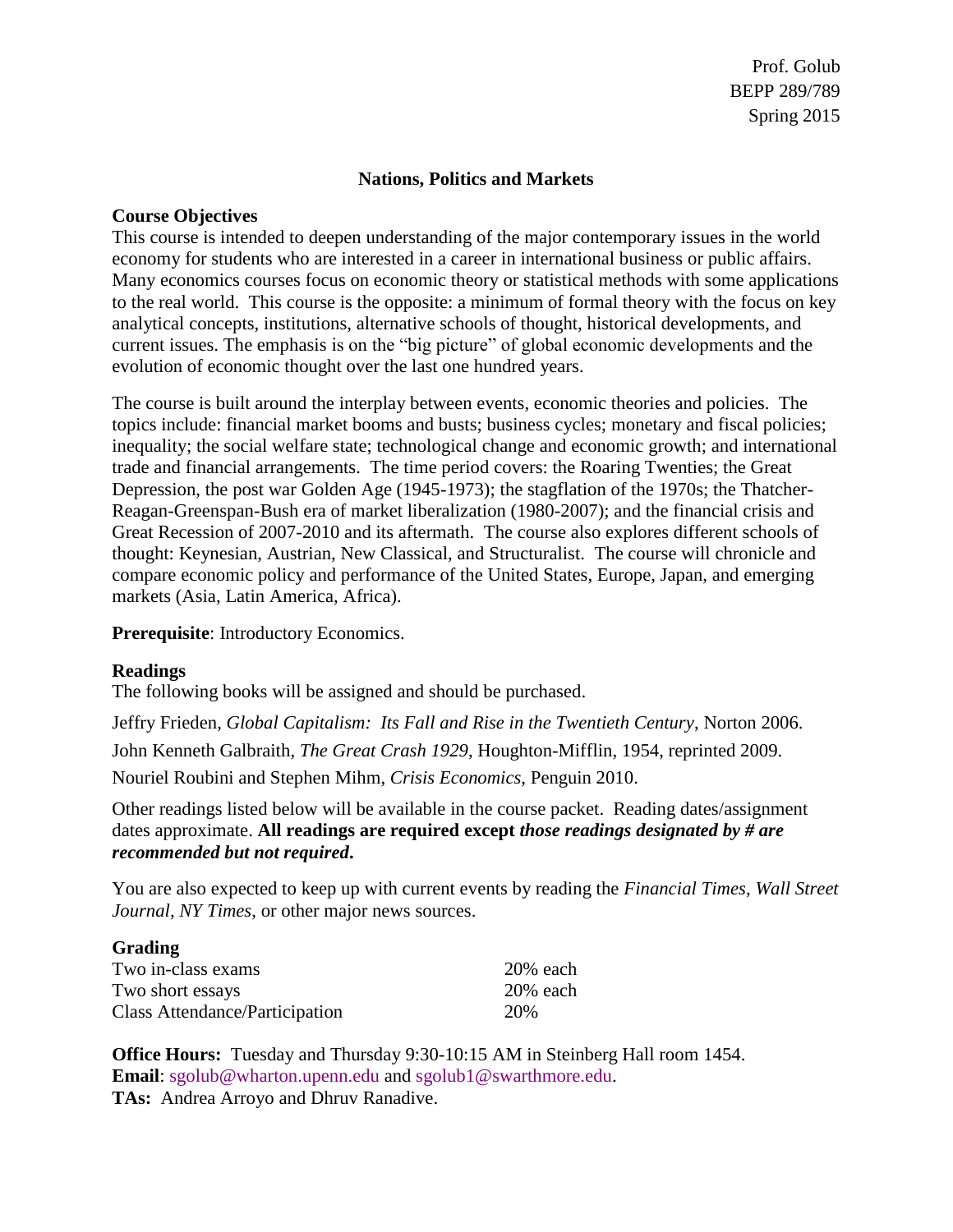# **Part I: Overview of Main Issues**

#### *1. Technological Change, Institutions and Long-Term Economic Growth* (January 15, 20)

Review chapters from any standard introductory economics text on long-term growth.

Joseph Schumpeter, *Capitalism, Socialism and Democracy*, Ch. 7, "The Process of Creative Destruction," 1942.

Thomas Friedman, "DOS Capital 6.0" Ch. 8 of *The Lexus and the Olive Tree*, 2000.

Douglas North, "Institutions and Economic Growth: A Historical Introduction," *World Development* 17, 1989.

Daron Acemoglu and James Robinson, "Ten Reasons Countries Fall Apart" [http://www.foreignpolicy.com/articles/2012/06/18/10\\_reasons\\_countries\\_fall\\_apart#sthas](http://www.foreignpolicy.com/articles/2012/06/18/10_reasons_countries_fall_apart#sthash.eLwVkLZ3.dpbs) [h.eLwVkLZ3.dpbs,](http://www.foreignpolicy.com/articles/2012/06/18/10_reasons_countries_fall_apart#sthash.eLwVkLZ3.dpbs) Foreign Policy 2012.

#Lant Pritchett, "Divergence, Big Time," *Journal of Economic Perspectives* (Summer 1997), pp. 3-17.<http://www.jstor.org/stable/2138181>

#William Baumol, "Entrepreneurial Enterprises, Large Established Firms and Other Components of the Free-Market Growth Machine," *Small Business Economics*, 2004. <http://www.springerlink.com/content/m2702885328288xl/>

### *2. Monetary and Fiscal Policy* (January 22)

Review chapters from introductory economics text on monetary and fiscal policy.

Roubini and Mihm, Chs. 6 and 7.

Willem Buiter, "The Debt of Nations: Prospects for Debt Restructuring by Sovereigns and Banks in Advanced Economies," CFA Institute, September 2011. http://willembuiter.com/doncfa.pdf

Lowell Ricketts and Christopher Waller, "The Rise and (Eventual) Fall in the Fed's Balance Sheet," Federal Reserve Bank of Saint Louis *The Regional Economist*, January 2014.

#William Galvin, "More Money: Understanding Recent Changes in the Monetary Base," Federal Reserve Bank of St. Louis Review, March/April 2009.

#### *3. International Trade* (January 27)

Review chapter from introductory economics course on comparative advantage and trade policy.

Douglas Irwin, Chs. 1, 2, of *Free Trade Under Fire*, 3rd edition, 2009.

#Frieden, Chs. 1-5 (historical background for sections 3 and 4).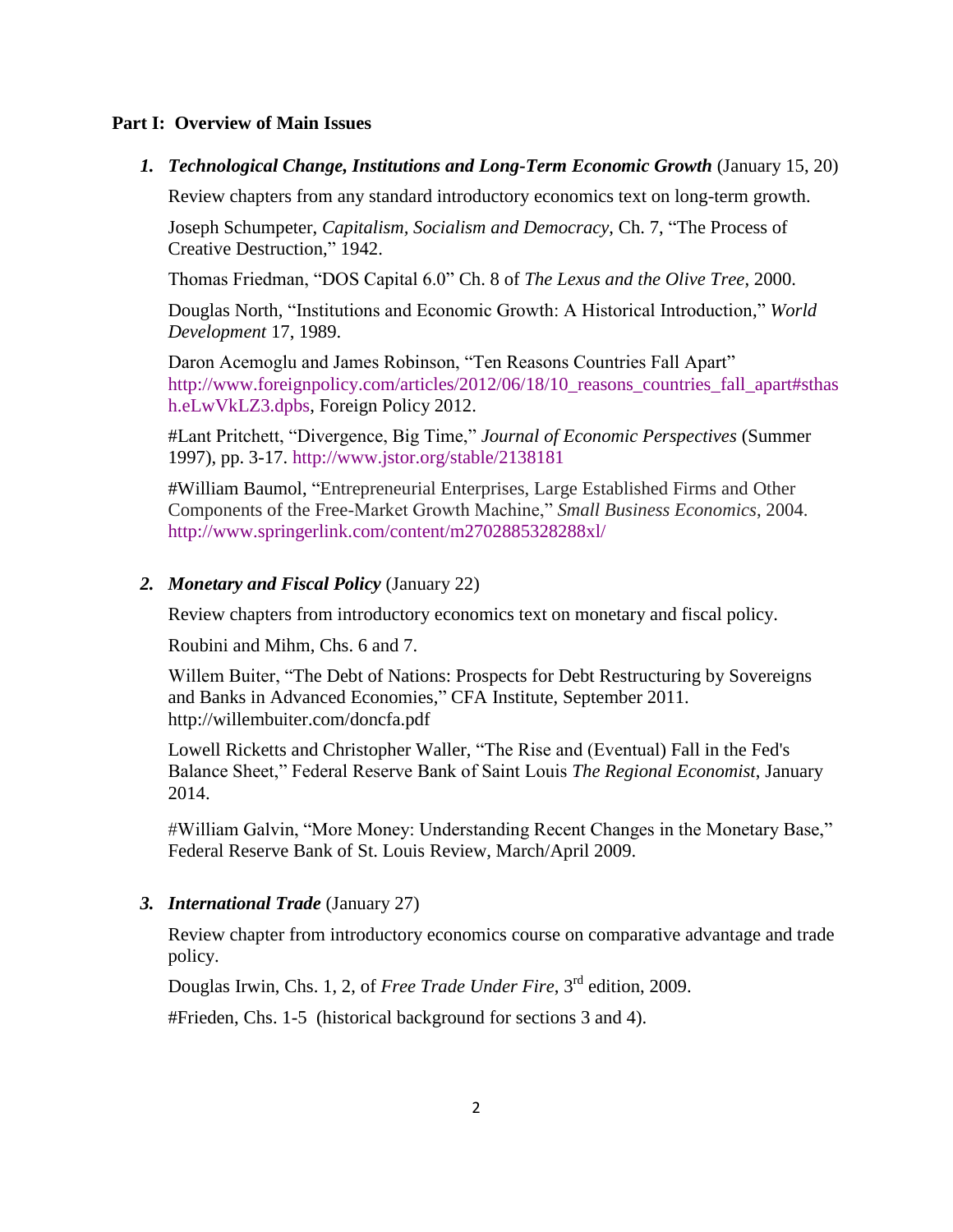*4. International Monetary Relations and Exchange Rate Regimes* (Jan. 29, Feb. 3)

Review chapters from introductory economics textbook on the balance of payments and exchange rates.

Roubini, Chapter 10.

Jeffrey Frankel, "No Single Currency Regime is Right For All Countries or At All Times," *Princeton Essays in International Finance* No. 215, December 1998. (section 5 optional).

#Frieden, Chs. 1-5.

# *5. Financial Markets and Financial Crises* (Feb 5, Feb 10)

Roubini and Mihm, Chs. 1, 2.

Charles Kindleberger, *Manias Panics and Crashes*, Chapter 2, "Anatomy of a Typical Financial Crisis", 1978.

Thomas Friedman, *The Lexus and the Olive Tree*, Chs. 7 "The Electronic Herd" and 9 "Globalution," 2000.

James Tobin, "On the Efficiency of the Financial System," reprinted in Tobin, *Policies for Prosperity*, 1987.

### *First paper due Feb 11*

### **Part II: Historical Developments and Economic Theories**

### *6. Globalization Eras* (February 12)

Richard Baldwin and Philippe Martin, "Two Waves of Globalization: Superficial Similarities Fundamental Differences," *NBER Working Paper* No. 6904, February 1999. [http://www.nber.org/papers/w6904.](http://www.nber.org/papers/w6904)

Michael Bordo, "Globalization in Historical Perspective," *Business Economics* (January 2002). [http:/people.ucsc.edu/~hutch/Econ143/bordo.pdf](http://people.ucsc.edu/~hutch/Econ143/bordo.pdf)

#Charles Kindleberger, *The World in Depression*, Chapter 14, "An Explanation of the 1929 Depression," revised edition 1986.

*7. The 1920s* (February 17)

Frieden, Chs. 6, 7.

Galbraith, Chs. 3-5.

#Galbraith Chs. 1-2.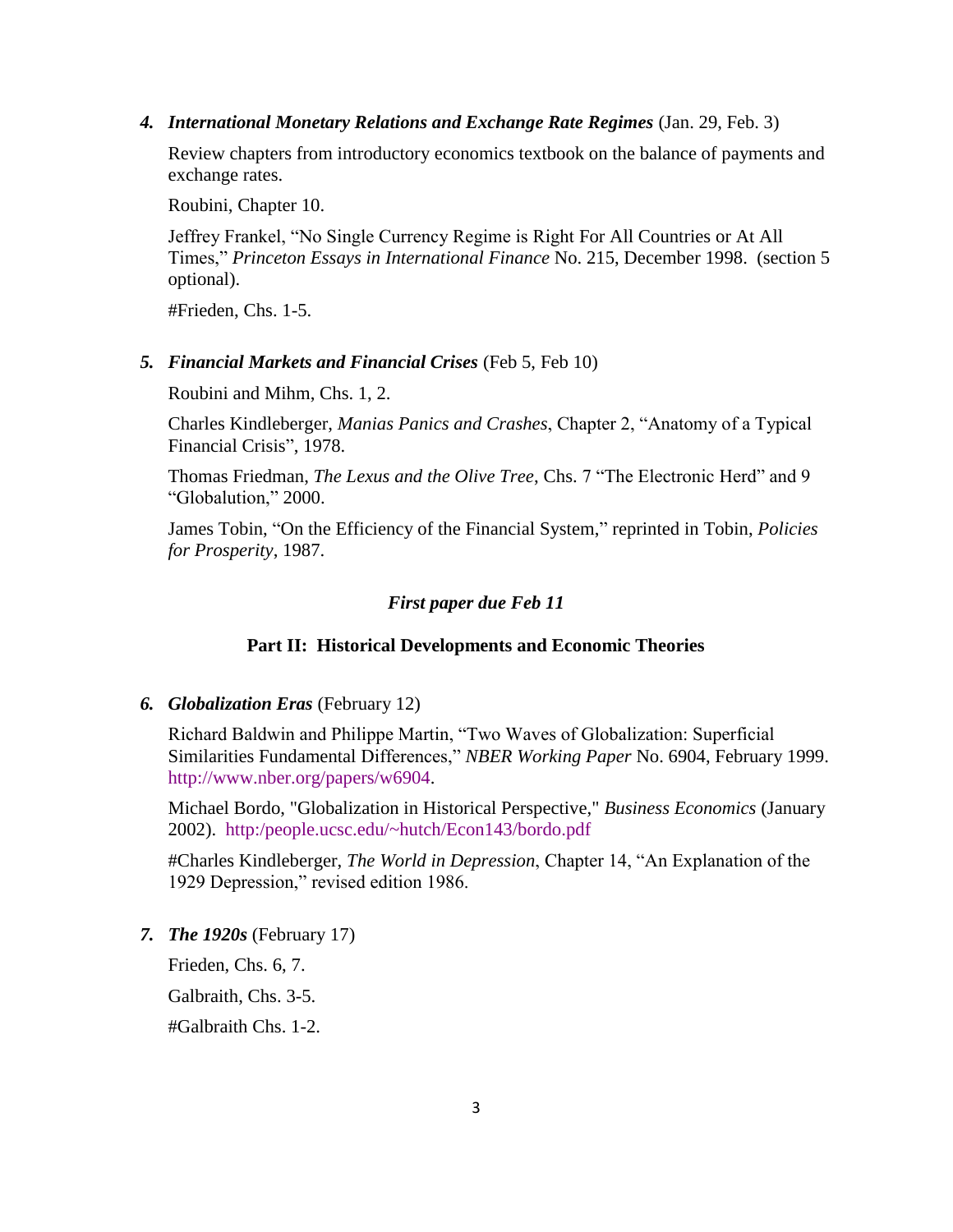*8. The Great Depression: Causes and Responses* (February 19)

Frieden, Chs. 8, 9, 10.

Galbraith, Chs. 6-7.

#Galbraith Chs. 8-10.

#Christina Romer, "The Nation in Depression," *Journal of Economic Perspectives* 7(2), Spring 1993.

# **9.** *Keynes and Keynesian Economics* (February 24)

"The Battle of the Letters: Keynes vs Hayek, 1932, Skidelsky vs Besley 2010," http://www.cobdencentre.org/2010/07/the-battle-of-the-letters/.

James Tobin, "Keynesian Policies in Theory and Practice," reprinted in Tobin, *Policies for Prosperity*, 1987.

Peter Temin and David Vines, "Why Keynes is Important Today," *VoxEU*, [http://www.voxeu.org/article/why-keynes-important-today,](http://www.voxeu.org/article/why-keynes-important-today) November 14, 2014.

#Keynes, *The General Theory*, Ch. 12.

#Robert Solow, "On Theories of Unemployment," *American Economic Review* 70(1), March 1980.

### **10.** *The Post-War Golden Age 1950-1970* (February 26)

Frieden, Chs. 11, 12.

John Gerard Ruggie, "International Regimes, Transactions, and Change: Embedded Liberalism in the Postwar Economic Order," Volume 36(2), *International Organization* (Spring, 1982). Focus on sections 1-3 (pp. 385-404).

#Douglas Irwin, *Free Trade Under Fire*, Ch. 7, pages 219-239.

#Barry Eichengreen, "Institutions and Economic Growth in Post-War-Europe, September 1999. <http://www.econ.berkeley.edu/~eichengr/research/vanark.pdf>

#### **11.** *Stagflation of the 1970s* (March 3)

Frieden, Chs. 15, 16.

Brad Delong, "America's Only Peacetime Inflation: The 1970s," in Christina Romer and David Romer, eds., *Reducing Inflation: Motivation and Strategy* (University of Chicago Press), 1995. [http://www.j-bradford-delong.net/pdf\\_files/Peacetime\\_Inflation.pdf.](http://www.j-bradford-delong.net/pdf_files/Peacetime_Inflation.pdf)

# *First In class exam March 5*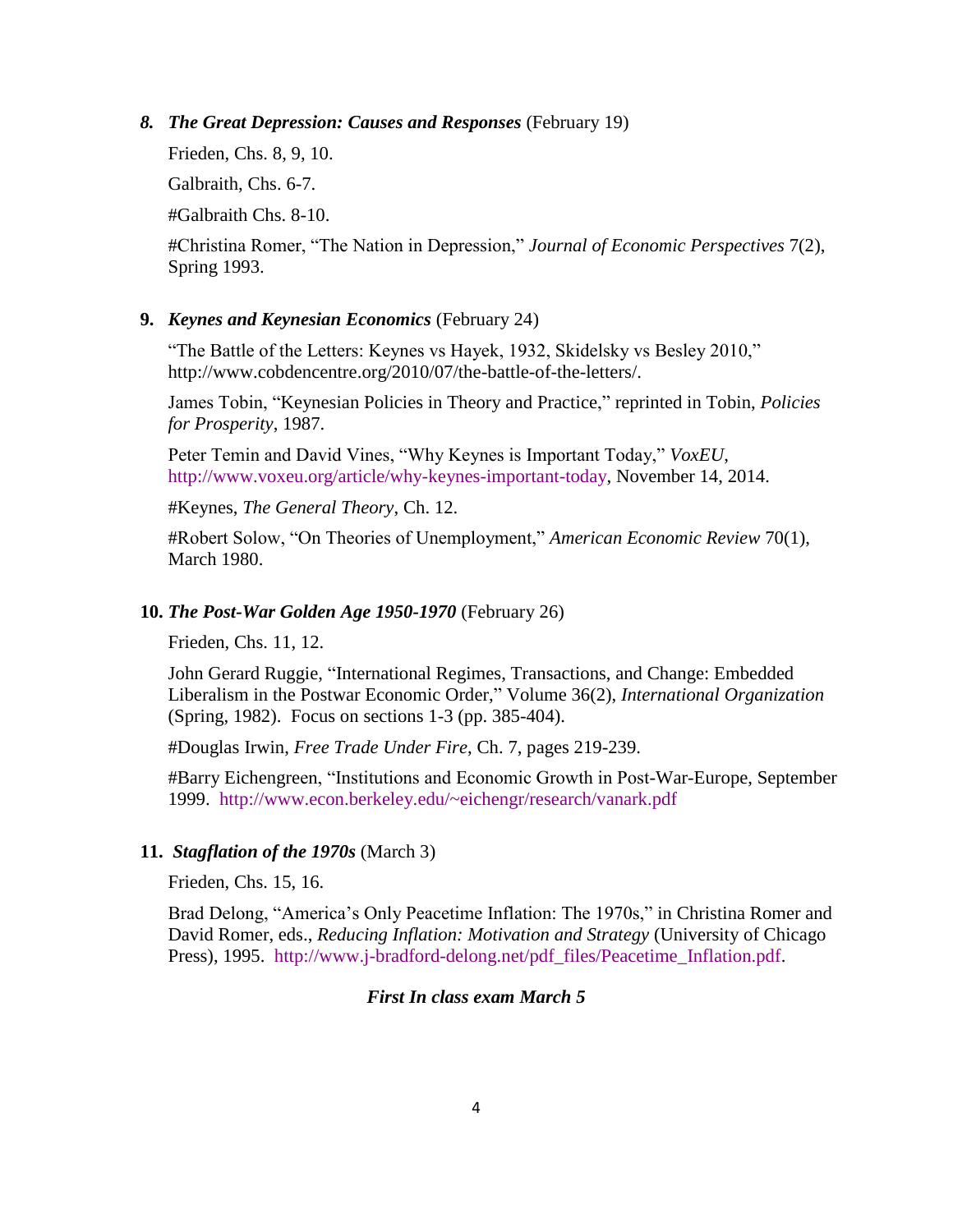### **12.** *Return of Free-Market Economics* (March 17)

Milton Friedman, *Capitalism and Freedom* Chs. 3, 5 "The Control of Money" and "Fiscal Policy," 1962.

Anne Krueger, "Government Failures in Development," *Journal of Economic Perspectives* 4(3), Summer 1990.

#James Buchanan, "Policies Without Romance: A Sketch of Positive Public Choice Theory and its Normative Implications," reprinted in Buchanan and Tollison, *The Theory of Public Choice II*, 1984.

#Mancur Olson, "The Varieties of Eurosclerosis: The Rise and Decline of Nations since 1982," in *Economic Growth in Europe Since 1945*, edited by Nicholas Crafts and Gianni Toniolo, 1995.

#Milton Friedman, "The Role of Monetary Policy, *American Economic Review*, 1968.

#### **13.** *Globalization, Liberalization and Inequality 1980-2006* (March 19)

Frieden, Ch. 17.

Frank Levy and Peter Temin, "Inequality and Institutions in 20<sup>th</sup> Century America." MIT Department of Economics Working Paper No. 07-17, 2007. [http://papers.ssrn.com/sol3/papers.cfm?abstract\\_id=984330](http://papers.ssrn.com/sol3/papers.cfm?abstract_id=984330)

Claudia Goldin and Lawrence Katz, "The Future of Inequality," *The Milken Institute Review*, Third Quarter 2009.

[http://www.economics.harvard.edu/faculty/goldin/files/GoldinKatz\\_Milken.pdf](http://www.economics.harvard.edu/faculty/goldin/files/GoldinKatz_Milken.pdf)

#Irwin, *Free Trade Under Fire*, 3rd ed., Ch. 7, pp.239-269.

#Thomas Friedman, *Lexis and Olive Tree*, Ch. 4.

# **14.** *The Financial Crisis and Its Aftermath* (March 24, March 26)

Roubini and Mihm, Chs. 3-5, 8-9.

Paul Krugman, "The Slump Goes On: Why?" *NY Review of Books*, September 30, 2010. <http://www.nybooks.com/articles/archives/2010/sep/30/slump-goes-why/>

Stephen Golub, Ayse Kaya and Michael Reay, "The Federal Reserve in the Run-Up to the Financial Crisis" *VoxEU*, September 8, 2014. http://www.voxeu.org/article/federalreserve-run-global-crisis

#John Taylor, "Getting Back on Track: Macroeconomic Lessons from the Financial Crisis," Federal Reserve Bank of Saint Louis *Review*, May-June 2010. <http://research.stlouisfed.org/publications/review/10/05/Taylor.pdf>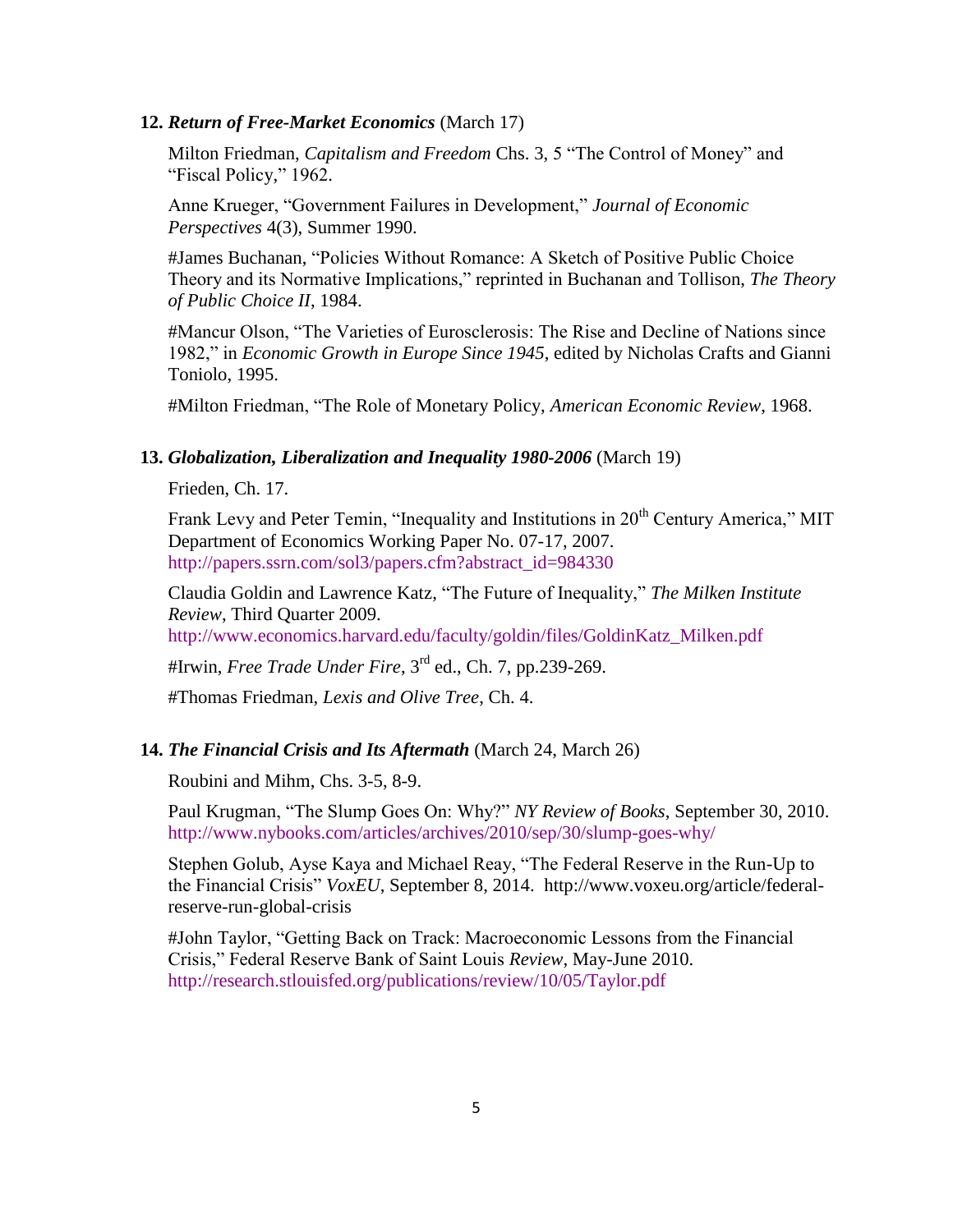#### **15.** *New Directions in Economics* (March 31)

Paul Krugman, "How did Economics Get it So Wrong?" *NY Times Magazine*, September 2, 2009 http://www.nytimes.com/2009/09/06/magazine/06Economic-t.html? $r=1$ 

Mulligan, Casey B. (2009) "Is Macroeconomics Off Track?," *The Economists' Voice*: Vol. 6: Iss. 10, Article 6. http://www.bepress.com/ev/vol6/iss10/art6/

Jeffrey Sachs, "Rethinking Macroeconomics," *Capitalism and Society,* 2009.

#Paul Krugman, "Building a Green Economy," *NY Times Magazine* April 7, 2010, http://www.nytimes.com/2010/04/11/magazine/11Economy-t.html

#George Akerlof and Robert Shiller, *Animal Spirits*, Prefaces and Chapter 11, 2009.

#Richard Layard, *Happiness: Has Social Science A Clue?* Lionel Robbins Lectures, 2003, Chs 2 and 3. <http://cep.lse.ac.uk/events/lectures/layard/RL040303.pdf>

### **Part III: Regional Focus**

# **16.** *European Growth, Integration, and Crisis* (April 2, 7)

Robert Gilpin, "National Systems of Political Economy," Ch.7 of *Global Political Economy*, (2001) pp. 148-195.

Raghuram Rajan and Luigi Zingales, "The Decline and Fall of Relationship Capitalism", Ch. 11 of *Saving Capitalism from the Capitalists*, pp. 247-271.

Martin Feldstein, "The Case Against EMU," *The Economist*, June 13, 1992. DeGrawe et al, "Reply to Feldstein" *The Economist*, July 4, 1992.

Barry Eichengreen, "The Euro's Existential Crisis," *The Milken Review*, October 2010. [www.relooney.info/0\\_New\\_7688.pdf](http://www.relooney.info/0_New_7688.pdf)

Andrei Schleifer and Daniel Treisman, "Normal Countries: The East 25 Years After Communism, *Foreign Affairs*, November/December 2014.

### *Second paper due April 8*

#### **17.** *Japan: The System that Soured* (April 9)

Richard Katz, *Japan: The System that Soured*, 1998, Chs. 1, 13.

Richard Katz, "Voodoo Abenomics" *Foreign Affairs,* July/August 2014.

Hugh Patrick, "Abenomics: Japan's New Economic Policy Package," Columbia Business School Center on Japanese Economy and Business, *Occasional Paper* No. 62, July 2013.